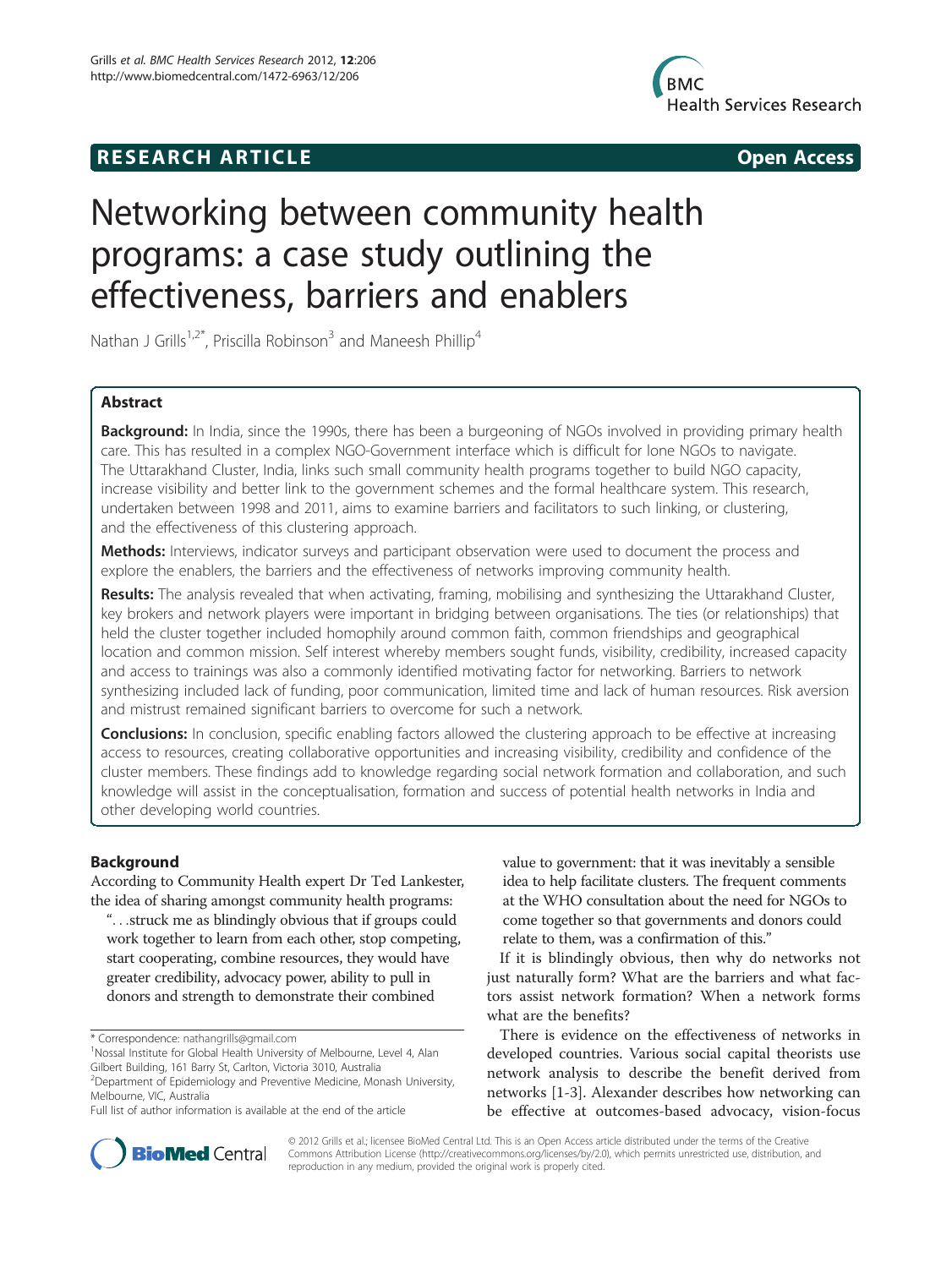balance, systems orientation, infrastructure development, and community linkages [[4\]](#page-10-0). Other studies show that information is effectively disseminated and resources generated [\[5](#page-10-0)-[9\]](#page-11-0). However, these studies are not based in developing world health settings, and our literature review found little research relating to the health field in developing countries [[10\]](#page-11-0)).

Factors described as facilitating effective health networking include effective leadership [\[11\]](#page-11-0), bridging nodes between organisations ([\[12](#page-11-0)], p.30), and brokerage where behaviours are closely managed, people from diverse backgrounds are synthesized together, effective communication is engendered and operating rules developed ([\[8\]](#page-11-0), p.15). Homophily, or the tendency of individuals to associate and bond with similar nodes, has been shown to be important in facilitating networks [[5,](#page-10-0)[12-15](#page-11-0)]. McPherson, Smith-Lovin and Cook (2001) cite over one hundred studies that have observed homophily in some form or another: including age, gender, class and organisational role [\[14](#page-11-0)].

Another body of literature shows that individuals join networks for the actual or perceived benefits resulting from particular interrelations [\[7](#page-10-0)[,8](#page-11-0)], ([\[12\]](#page-11-0), p.30). The literature on networks is replete with theories about their potential benefits and effectiveness. For example, Weiss's (1987) field research, described in Krueathep [\[9](#page-11-0)] explored the motivations for public administrators to collaborate, and she discovered four key areas of self interest: access to increased resources, the reduction of uncertainty, assistance in obeying legal mandates and political advantages.

The reasons that programs join networks may differ from their reasons for maintaining or increasing involvement in the network [[5](#page-10-0),[12](#page-11-0)]. Furthermore, at each stage in a network's life different factors will play a more or less important role in facilitating or retarding the network. Factors found to often reinforce the network include respect, mutual understanding and shared purpose such as tackling a wicked problem [[12,16](#page-11-0),[17](#page-11-0)].

The process and stages of network formation and growth has been outlined by Agronoff and McGruire [[16\]](#page-11-0) in "Getting results through collaboration" by Mandell. They describe a fourfold typology representing stages, or sequences of network management [[16\]](#page-11-0): network activation, framing, mobilisation and synthesizing.

This research explores the factors that facilitate and impede network activation, framing, mobilisation and synthesis. The article utilises the Uttarakhand Cluster network of programs to explore the facilitators and barriers to network formation and function. A thematic analysis is undertaken using a triangulation of indicator surveys, focus group discussions and participant observation. These findings will inform recommendations for future networks between Community Health NGOs.

The fieldwork, based largely in India, draws on international expertise from Melbourne University, the Community Health Global Network and the WHO Partnerships Division of the Director General's Office of the WHO. These international links will inform the research and assist in dissemination and transfer of relevant findings.

## Methods

India was selected as a case study as it represents a fertile context in which to explore community health networks given the diversity and density of community health NGOs and the dependency of the health care system on such providers [[18](#page-11-0),[19](#page-11-0)]. Although the government system has grown rapidly under the National Rural Health Mission (see Table 1), 78% of outpatient services are still provided by non-government sources: often disparate and small NGOs [[20](#page-11-0)].

In Uttarakhand alone the Office of the Registrar estimated that there were 41,826 NGOs [[23](#page-11-0)]. This is the ideal context in which to explore the benefit of clustering amongst non-state community health programs.

The Uttarakhand Cluster is a sub branch of the Community Health Global Network ([www.chgn.org](http://www.chgn.org)) which is

|  |  |  |  |  |  | Table 1 The different stages in network development |
|--|--|--|--|--|--|-----------------------------------------------------|
|--|--|--|--|--|--|-----------------------------------------------------|

| Stage       | <b>Definition</b>                                                                                                                                                                                                  | Role of the Network manager                                                                  |  |
|-------------|--------------------------------------------------------------------------------------------------------------------------------------------------------------------------------------------------------------------|----------------------------------------------------------------------------------------------|--|
| Activation  | Identifying participants and network stakeholders,<br>directing their skills, knowledge, and resources [16,21]                                                                                                     | Arranging, stabilising and nurturing the<br>network structure [16]                           |  |
| Framing     | Establishing the operating rules of the network, [16]                                                                                                                                                              | Influencing its prevailing values and norms<br>and perceptions of the network participants   |  |
| Mobilising  | Generating and building commitment for the network and<br>its purposes. To achieve this, nodes must be able to<br>understand strategic whole and work towards common<br>objectives based on the whole ([22], p.33) | Induce individuals to commit to a joint<br>undertaking or specific network activities        |  |
| Sythesizing | A blending of "various participants- each with their conflicting<br>or different perceptions or dissimilar values" in order to work<br>towards the network's purpose ([13], p.15)                                  | Enhance conditions for favourable,<br>productive interaction amongst network<br>participants |  |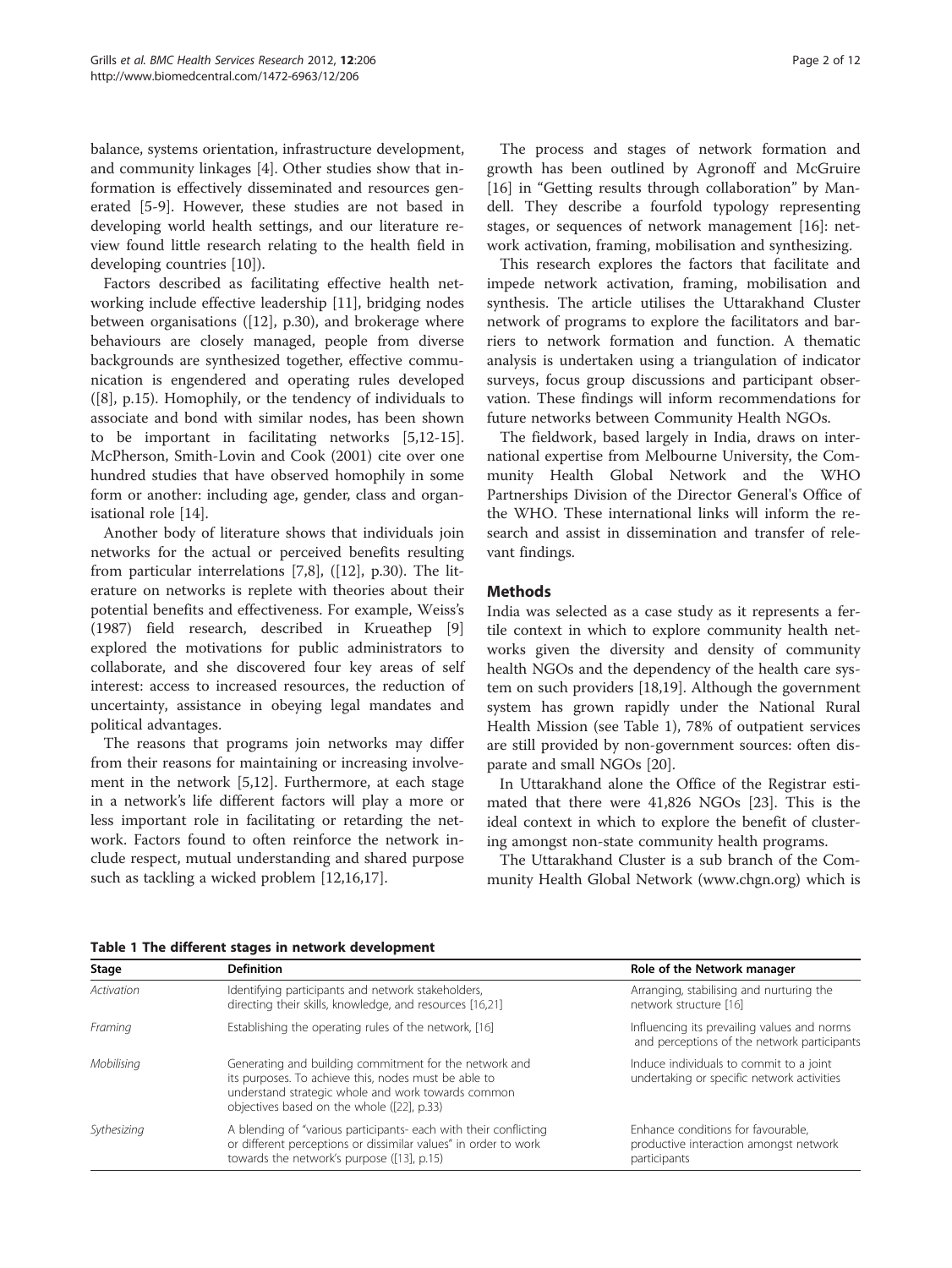<span id="page-2-0"></span>a UK based charity which works by facilitating the formation of networks of community health programs, such at the Uttarakhand Cluster, for coordination, mutual support and the sharing of resources amongst CHGN members in relational, geographically focused groups.

In late October 2008 CHGN facilitated the inauguration of the Uttarakhand Cluster. Seventeen NGOs came together for a workshop labelled Linking-2-Learn, where they explored how they could creatively work together to build capacity. They co-signed a declaration of cooperation and decided on an action plan.

Ethics approval was obtained through La Trobe University to undertake interviews, focus group discussions and participant observation.

All member programs were included in the research to avoid selection bias. The baseline data collection involved mapping pre-existing linkages by undertaking an indicator survey to record the professional linkages between the programs. A linkage or tie with another NGO was counted either as a formal meeting, attending a joint training or being involved in a joint funding application. This was then plotted (see Figure 1).

Informal linkages between organisations were then explored qualitatively using a triangulation of methods which were analysed using thematic analysis. The methods used to explore these various relationships were Focus Group Discussions (FGDs), indicator surveys and participant observation. Participant observation (PO) consisted of field notes taken by the cluster facilitator on cluster activities including board meetings and general cluster meetings; correspondence between cluster members and the facilitators; and finally other important cluster documents.

FGDs were undertaken each year to coincide with the annual network meeting. In order to assist open discussion and avoid power differentials, two separate FGDs were undertaken. The first included the entire eight members of the Uttarakhand Cluster board and was conducted in English. The second FGD was conducted in Hindi with eleven program leaders in year one, and thirteen in year two, by recruiting the NGO leader, or consultant, from each cluster member. There was significant homogeneity in terms of demographics and status between FGD participants.

An outside facilitator was employed in order to limit bias. Each FGD was recorded and transcribed by an outside independent researcher. The results were combined with interview and participant observation data and then thematically analysed. This paper mainly utilises the first

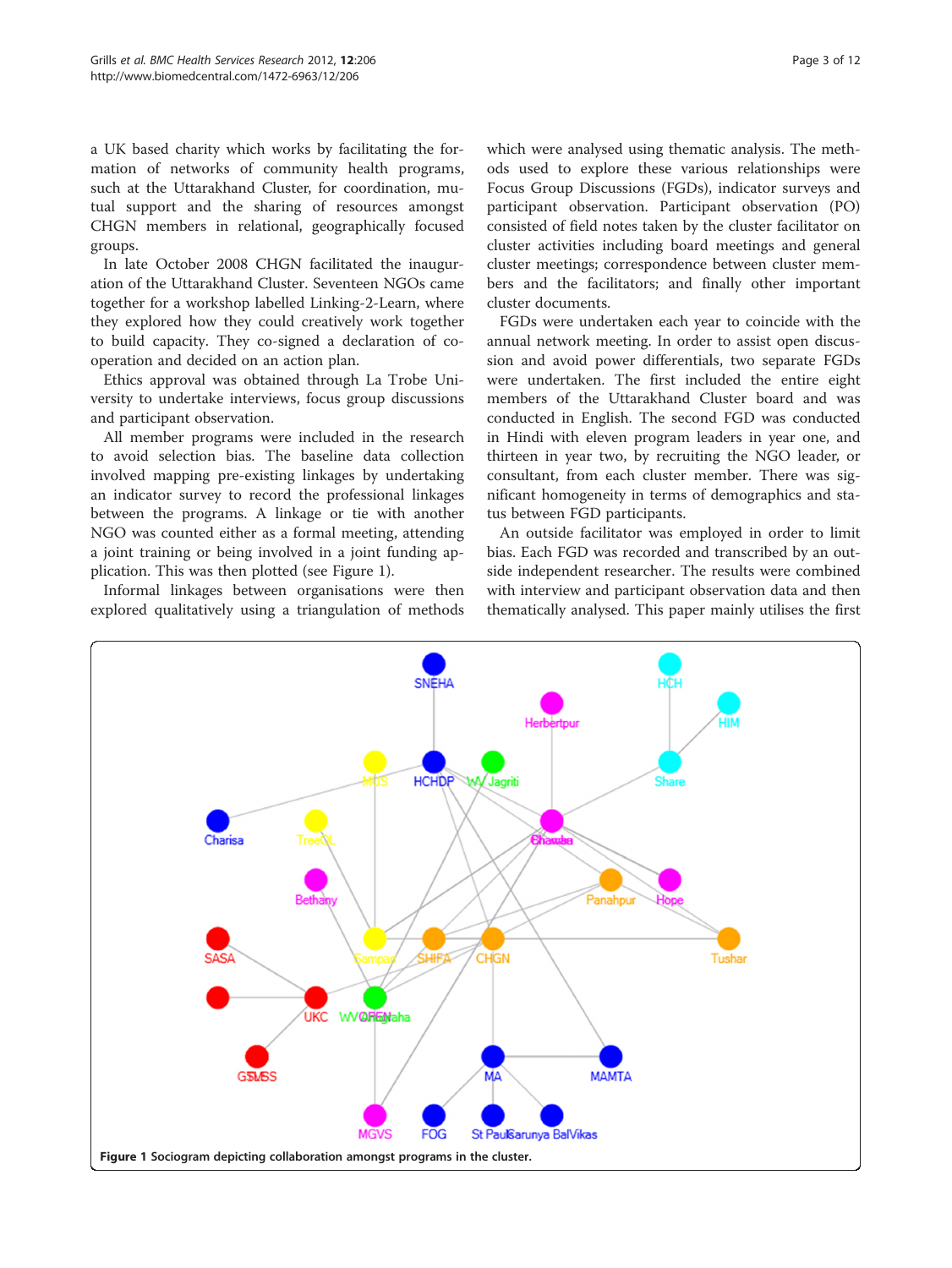year of the data but the analysis will be completed at the conclusion of four years.

All the data was analysed and organised under the categories of:

- 1) The effectiveness of networking
- 2) The barriers to networking
- 3) The facilitators of networking

Thematic analysis was undertaken utilising an a priori framework developed from the literature to categorise the different factors under each heading.

## Results

The components that facilitated activation, framing, mobilising and synthesis are recorded under a framework that was iteratively adapted into themes which accounted for the findings. The themes are grouped under nodal factors, ties and homophily and ties and self interest"

#### Nodal' factors

A node is a network player and each person or institution involved in the network is considered a node.

#### The brokers

The data revealed that network brokers were crucial in network formation. Prior to the inaugural meeting the broker had undertaken months of targeted planning which was seen to be key in helping programs which, prior to the brokerage, co-existed for many years without substantively engaging with each other:

...we have all known one another since fifteen to twenty years, but we are working together for the very first time. Before this we have never heard one another's problems. FGD-A1

The two external brokers, or "vision holders", were credited with having animated the cluster by actively recruiting programs:

I think the most important factor in the initial success of the first meeting was meeting with most of the cluster participants individually prior to the meeting. This was a chance to sell the vision, to ask them to be involved in a particular part....and to troubleshoot inevitable misinterpretations around arrangements (PO-09)

Following the cluster activation, mobilisation and synthesis was also undertaken by the external broker, according to one FGD:

... [cluster facilitator] used to send me five to six mails every day.... I would say 'please do not send so many mails as I do not read so many mails'.... but the commitment of sharing and investment from [cluster facilitator] was there and it was great"

Other FGD participants also named regular communication from the broker as an important factor to mobilise the cluster around particular issues.

#### Charismatic nodes and legitimate nodes

Charismatic nodes from within the cluster were important in recruiting to the cluster and generating enthusiasm for the model. These nodes, often referred to as stars, have high degree centrality or multiple linkages to other nodes (HCHDP in Figure [1](#page-2-0)).

Charismatic nodes may have little direct authority over network members except that derived from their referential status. French terms this referential power where influence is derived from respect or credibility [[24\]](#page-11-0). One FGD dialogue demonstrated the importance of charismatic figures in the cluster's activation:

...it is from their heart that they thought of CHGN-UKC and I know Dr L[de-identified] and I know Dr D [de-identified] and we have a very high regard for them (FGD-A2a). Yes these people have already worked here and we know them and their work also. So everyone wants to meet them and talk to them (FGD-A2b). I know the first community project is Share which was started by L[de-identified]..... so we have very high regard for him. He had started all these projects and most of the Christian projects in Dehradun (FGD-A2b)

Dr L was experienced in community health in India and his reputation acted as a hook for many organisations. Other cluster members were also identified as having magnetism, facilitating cluster activation and mobilisation.

In activating the cluster, the Participant Observation notes demonstrate how the facilitator sought the support of legitimate nodes, that is, stakeholders with positions in the community such as key religious leaders or those with government appointments. These legitimate nodes were integrated into the core of the cluster by allowing them responsibility for an aspect of the network meeting and activity. In particular, it was their engagement of senior (legitimate) staff from cluster programs that allowed growth and mobilisation.

We do have formidable stalwarts who are the cluster's driving force: they have power in the community of community health and primary healthcare. They are on various committees and some of the smaller programs have to answer to them sometimes (PO-09)

The legitimacy from the attendance of program leaders was crucial in making substantive commitments to intentional networking.

#### Bridging nodes

Nodal bridges were found to be particularly important in the cluster development. A bridge exists where different segments or cliques within a network are linked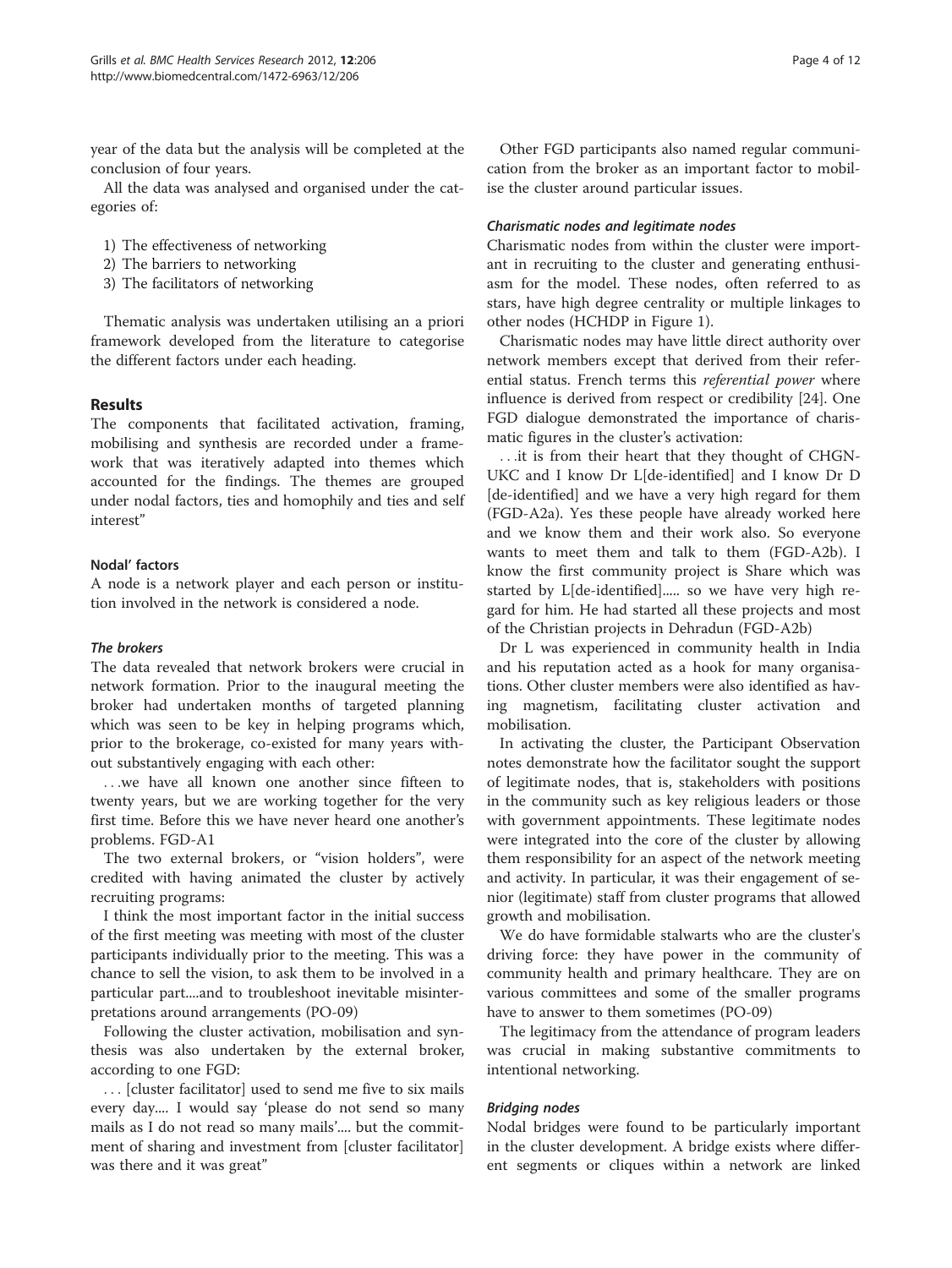together by one common node or bridge. MA and M, for example, link together two cliques that would not otherwise have activated into the cluster (See Figure [1\)](#page-2-0).

Such bridge spanners facilitated the natural growth of the cluster. For example, the FGD revealed that one node had joint appointments on Viva health network and Cana HIV network. The Participant Observation notes described how such bridges facilitated the activation of unique players into the network and provided links to help realise the cluster objectives.

He has facilitated us to link with five new programs which have helped us [the cluster] in our work. It is not just about number but linking in these new players helps us in our objectives.

## Ties and homophily

This is the links between different nodes. It represents the "glue" that brings the nodes together into a network. Homophily, the tendency to associate and bond with similar others, has been highlighted in an array of network studies and was an important explanatory factor for the development of the Uttarakhand Cluster.

## Ideology/faith/values

In each of the FGDs common faith was identified as the pre-eminent tie in the activation and synthesis of the cluster. Common faith was also viewed as a motivator for sharing:

We formed CHGN-UKC as a like minded people, we know each other well and we know our philosophy so we all come from the same background and that is why it was easy for us to form this cluster (FGD-A2a)...and that [cluster] develops only when people have faith and they love GOD... they have a fear of GOD. In a secular cluster nobody shares because they have competition among them and also so much jealousy so we fight etc. (FGD-A2b)

Another participant shared how the faith element had helped resolve conflict and bring them back into communion:

If I had some grudges against that person, these things are cancelled if I sincerely commit myself to prayer. Through the cluster meeting I got an opportunity to build my relationship much better with many other people with whom I probably was having a bitter relationship and now that turned into a better relationship so it is an achievement because of CHGN-UKC (FGD-A2).

One cluster program manager whose program only nominally identified with the common faith nevertheless professed that a commonality of faith was the crucial factor for their involvement in the cluster. The value base, he explained, meant that he felt safe.

## Common purpose

A recurrent theme that programs espoused was cooperation around a common vision. The cluster referred to a shared mission of bringing healthcare and services to those people most in need in developing countries:

The idea [behind the cluster] is transformation and my involvement in the cluster is to strengthen the transformation dynamic taking place in the community and in individual lives. I know that it [cluster] is really changing the lives of the people and it is helping them to get out of their problems (FGD-C2).

Other participants supported this observation. Working together, they felt, enabled them to meet common strategic objectives, and three participants cited the cooperation around the common objective of tobacco control.

The common philosophy shared by cluster members was to utilise a community level approach and this was reflected in the background vision document which asserted to "Believe in the value of community health practices, and the training/empowerment of Community Health Workers". This discourse was observed to unite them, especially given that they exist in a health system which traditionally favours hospital based health care over community health.

## Geographical homophily

It was evident that being geographically close to Dehradun was important for potential members to activate into the network. One NGO who was over four hours from where the cluster was based commented:

I consider myself too far [to contribute to the cluster] (FGD-A1).

A common geographical locality has helped mobilise participants into the cluster. It was clear that the programs isolated from the state capital city were difficult to activate and synthesise into the cluster.

## Social and familial homophily

A recurrent theme was the importance of pre-existing relationships in activating and synthesising organisations into the cluster. The FGD participants explained how friendships with staff from other programs encouraged them to join and continue participating:

We are very happy that after a long time we all could come together. We used to meet together and now it has started again so we are very happy and we have time to talk together and share (FGD-A1).

A number of examples were described where relationships with staff from different NGOs began when they had previously worked on the same program. One key informant had worked with two NGOs before starting his own NGO, and now all three NGOs are cluster members.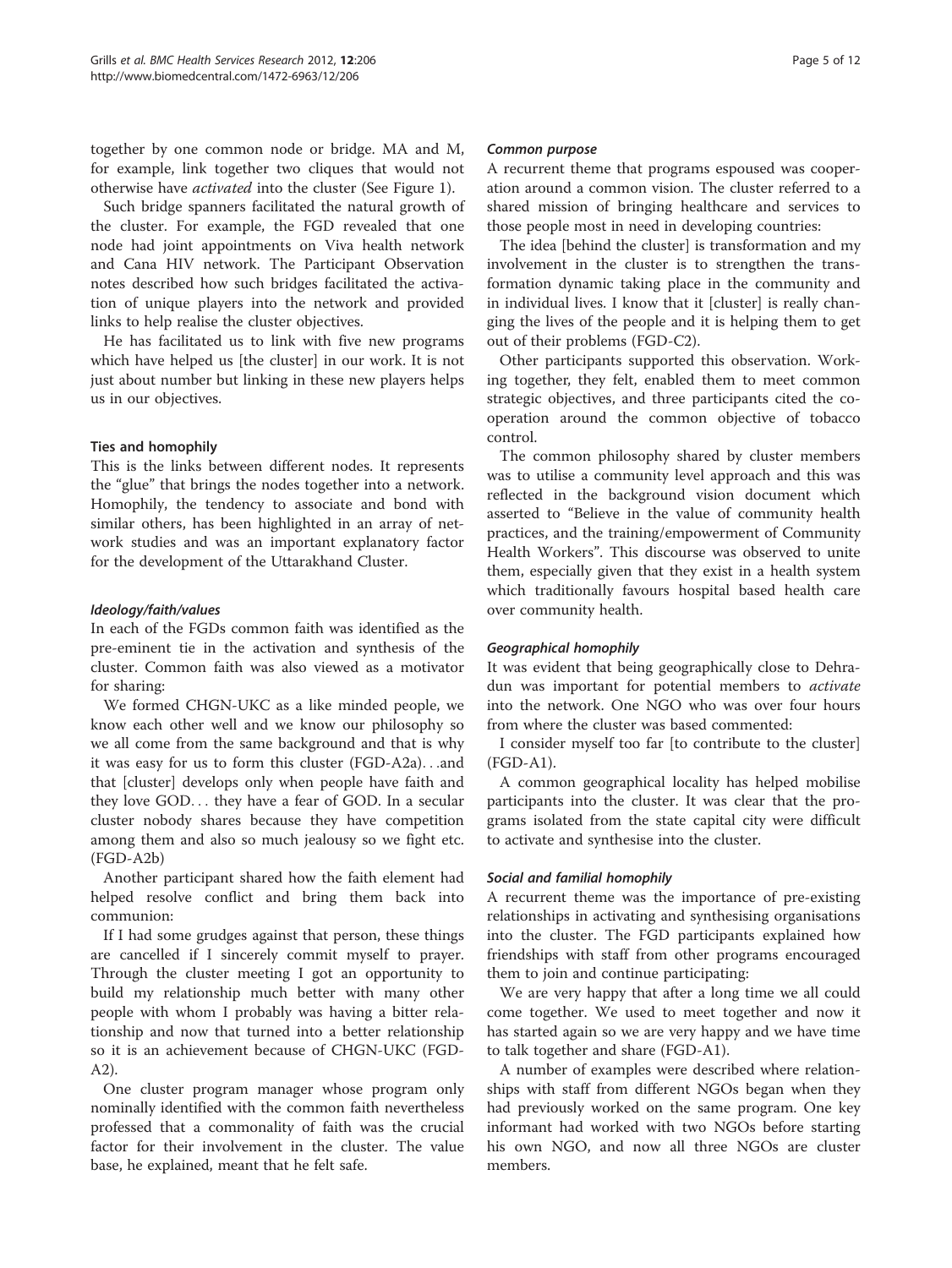Whilst a number of staff were related, others were in effect related in that they had been raised together in the same charitable home for disadvantaged children. Such social and familial homophily promoted trust amongst various cluster members as described in an FGD:

...We are not suspicious about them because we know them. We know their commitment.... but if any new outsider comes to us then we will be suspicious, but we know these people so we are not suspicious about them (FGD-A2)

## Ties and self interest

The objectives of the cluster aimed to benefit individual programs. For example:

To improve the managerial and technical capacity of individual programs, and so improve the ability of the cluster programs to apply for grants and improve the quality of their programs.

The potential for networks to provide a framework for facilitating block funding was clearly a motivating factor for potential cluster participants:

Though they [small programs] have no financial problems they still do not have enough people with expertise to apply for large grants. So as a cluster once we are a registered society we can collectively apply for funding (FGD-A2a). It is happening all over the world as these days one single organisation cannot get funds. Take the example of Global Fund. Many organisations have to join together and one single organisation cannot take fund....that is why it is good that cluster helps small organisations to come out (FGD-A2b).

Participant observation and other correspondence also revealed future opportunities as important in motivating initial involvement. Email correspondence with one informant claimed:

One very important thing is incentives or financial gain. We were talking about people coming together to receive and share ideas.... but basically it's all for financial gain (FGD-A1).

In addition to fundraising, a number of cluster members identified opportunities for resource generation, training and capacity building as reasons for joining the cluster:

Incentives to club together? We are not talking only in terms of money but it is also building up people and providing them a chance to grow.... so it is not only monetary benefit but it is also building people (FGD-A2).

In the FGD, various programs, particularly smaller ones, expressed a desire to learn from other cluster programs:

Also I hope to get the experience of this group because all of them are so rich in their experience in the field of community health and they are working in this field more than thirty years (FGD-A2a). Yes that's right, the only interest is learning from one another and we are getting help from one another so that is the strength of this network (FGD-A2b).

Finally, there was a belief that working together would allow individual programs greater access to resources:

And there is a benefit of sharing as we come to know who has what and can draw more benefit (FGD-C1a) ...from sharing round our resources (FGD-C1b).

These findings reflect a belief amongst the cluster NGOs that they would individually benefit in terms of practical resources, trainings and tools the cluster would generate.

Interestingly, it seems that although self interest was an important factor for joining the cluster, in the second year of focus groups and Participant Observation, self interest was less predominant. Friendship, charismatic leaders, and a common purpose remained significant themes.

## Effectiveness

The cluster objectives, in summary, are to cluster together to address program gaps, increase program visibility and effectiveness, and maximise engagement with the formal sector. FGD participants believed that in the first year:

...we have done pretty well and we are doing everything we said we would do [in the action plan]

A recent article in the CHGN newsletter outlines the progress of the Uttarakhand Cluster:

...Funding to research the [cluster] model has been received from the Australia-India Council and NHMRC. They [the cluster] have recently won a grant from Mazars Trust Fund to develop and formalise their training program. They will be undertaking trainings in tobacco control, disability awareness, IT training, and in the SALT [Sensitisation, Appreciation, Learning, Transfer] methodology.

#### Increased program capacity

A number of the programs reported an increased program capacity since the cluster formation:

For us it was a new opportunity as until now .... we did not know... who was around us. Now we have a confidence and the number of our volunteers has grown. We were working with three volunteers and now we have fifteen people who can club in with us. So this is a very good benefit by getting connected with the cluster (FGD-C2).

These are early signs that networking is increasing the workforce on which projects can draw. An area where nearly all cluster NGOs have been able to grow their capacity through the cluster is in tobacco control: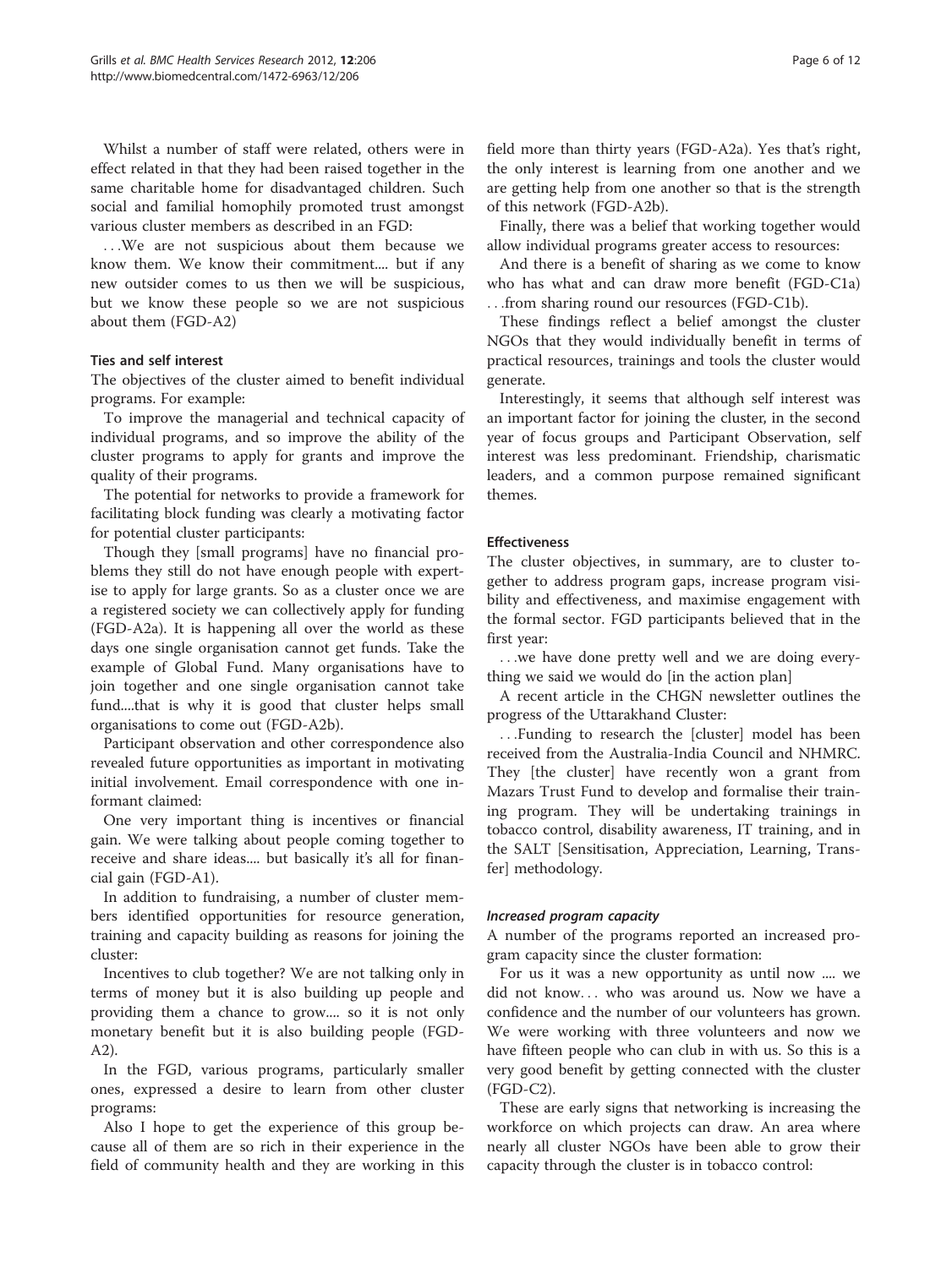We showed the program in the villages. Yes it was very, very helpful and especially in the schools as we could tell the students. In the schools we do not have to organise them as they are already organised. We just need to teach them and they grasp the message very nicely and also carry the message to their home so it is a wonderful idea (FGD-A2).

#### Improved connections

There was evidence of increased connections, although this was also an area identified for further improvement. Prior to the cluster formation, many programs had not met despite undertaking similar activities in the same region, but the cluster has changed this:

It is only through the cluster that we have come to know each other. People who were never meeting for 15 years are now meeting...this network is the platform (FGD-C2b). By the cluster, people have come to know one another, and who is doing what, so it is good that in the cluster we have developed the relationships. And there used to be a gap among us but now that gap is finished, now everyone talks to everyone and shakes hands so we know who is this brother and who is this sister (FGD-C2c).

Improved linkages to academic institutions like the University of Melbourne were also noted. Observations from the cluster meeting also revealed that to facilitate communication and linking the cluster had established:

- Email lists (chgn-ukc-consultants@googlegroups. com and chgn-ukc-Cluster@googlegroups.com)
- Website ([www.chgnukc.org\)](http://www.chgnukc.org)
- Cluster newsletter

#### Collaboration and resources sharing

Beyond just increased interaction and communication there was early evidence of active collaboration:

Yes we all are under one banner and before we all were running in different directions but now we all have one destination. We have systematic approaches and common objectives and we have learnt and now we are cooperating (FGD-C1).

From the textual data explored, a number of other collaborative activities had occurred. Two examples of a bilateral collaboration initiated through cluster meetings were noted. In one case two cluster members met at a cluster meeting and developed collaborative links:

We are asking him to use his agricultural skills to do a kitchen garden for us. We will pay for the land and give him free rent in return. We have then asked him to host our staff to the garden so he can teach them. This way we gain....we learn from when he teaches us...and he gains as he farms it (PO:10).

Despite these areas of active collaboration the FGD group concluded that:

We should have had more exposure to each other's programs and what we have done is good but much more of the same could have been done.

Resource sharing amongst programs was perhaps the most referred to cluster networking activity in the FGDs. A resource sharing meeting was arranged and ideas and resources were shared about goat keeping, disability trainings, applications for HIV programs and agricultural programs. One cluster member noted that:

Growing as a network is great because in the last two or three meetings we shared resources and other things. I found it very useful because I have been before in many networks and I am presently in many and I do not see them sharing with one another.... but this cluster has really given us an opportunity to share, exchange and interact so it was a very good meeting (FGD-A2)

At one cluster meeting, C. Hospital, H. Hospital and O discovered they were all developing training programs for the Village Health and Sanitation Committees. Subsequently they shared training materials:

"This month onwards we will be doing trainings for ... the Village Health and Sanitation Committees. For this training we have some resources from H [identity withheld] also, because they are doing these trainings on a regular basis. We are in touch with O [identity withheld] also. Hope the sharing of resources will strengthen the cluster (PO-10).

## Generating novel programs and solutions to 'wicked' problems

Networks, according to Agranoff, a social network theorist, help bridge organisational information gaps and asymmetries [\[8](#page-11-0)]. A number of instances were recounted where cluster members helped other cluster members overcome difficult problems and explore new ideas. H program helped C with a HIV application, O helped M explore new areas to work. When the programs explored new ideas together the potential was significant as the facilitator described:

The beauty about the cluster is the amazing potential of the unknown chemical reaction. The cluster is like a unique mixture of different chemicals, with an added catalyst. You will likely get a reaction...but we do not know what it will look like....The outcome objectives need to be broad to allow space for the "reaction" to expand into a shape of its own (PO-10).

One such area is in tobacco control, an area in which none of the programs had previously worked, but with the outside catalyst and corporate capacity, the cluster projects have been able to begin new programs in tobacco control. The cluster members expressed that they have been able to approach problems together: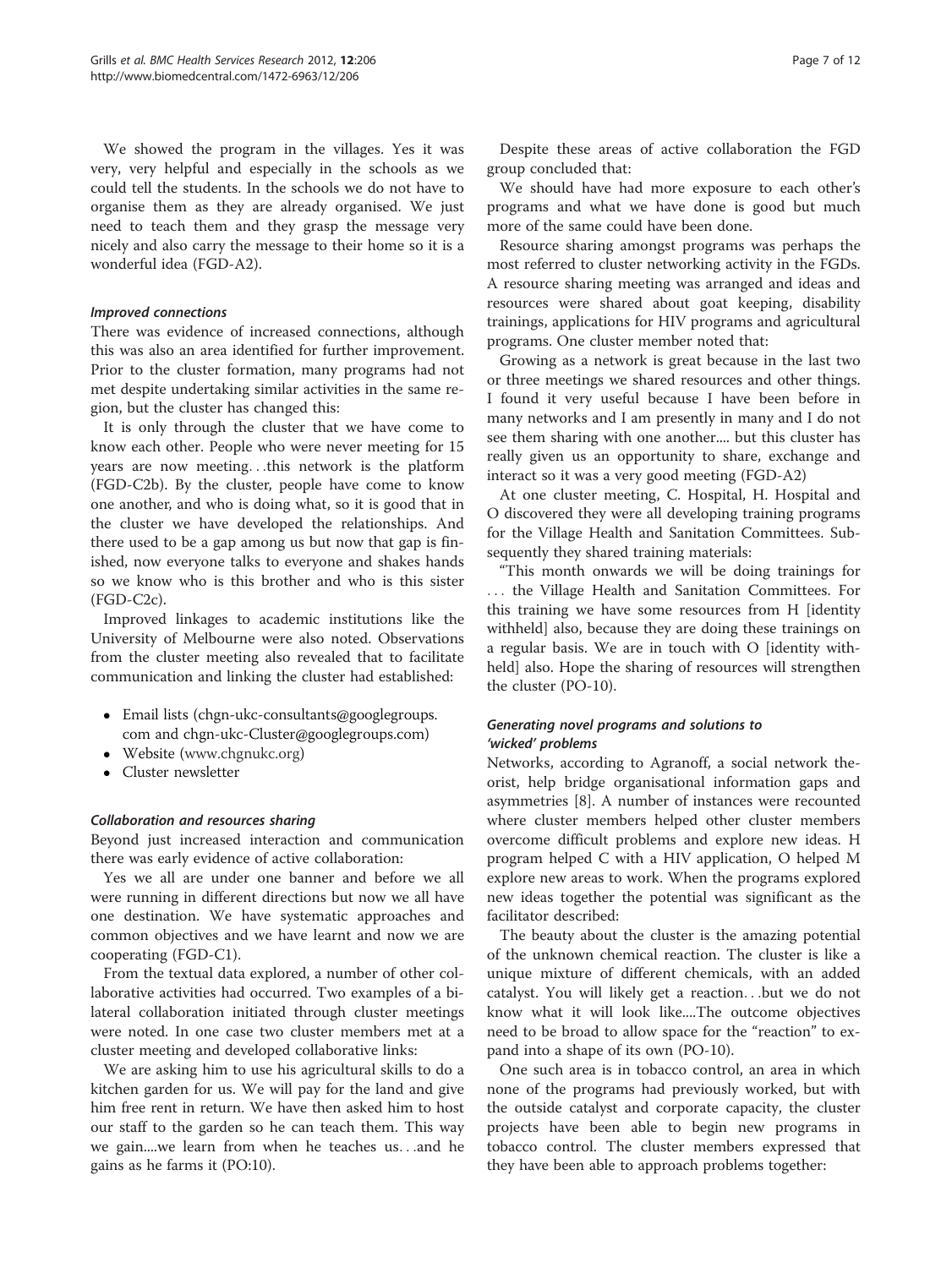All of us are different and we all have different thinking about the methods of the work, and when we come together ten different things come together and when ten people think over those ten different things we get the solution for the problems...and we all learn by it a lot (FGD-C2).

This contrasts with the previous situation where many programs felt alone and inadequately skilled in tackling new issues.

## Visibility and advocacy

There is evidence that the cluster network has emboldened members to advocate on issues and given them a platform to be heard by non-cluster NGOs and government programs. Cluster members have utilised the platform to advocate on TB, tobacco control and disability.

Although we do everything very honestly it is very difficult alone in Tehri Garhwal... but as a cluster we have strength: a strength of maybe twenty or ten organisations. So we can work and fight for health (FGD-A2).

The cluster collaboratively produced and publically launched an anti-tobacco DVD which was considered to not only increase the visibility of member programs, but also give them confidence to engage with other key health players in India:

After the launch the government now knows more about CHGN-UKC ...well at least the health department knows us (FGD-A2).

Now we have such a confidence that we can even work with government. Previously we were not able to deal with the government but now the government has started to give us small projects. Now we are able to do the works which are instructed by the government (FGD-C2).

At the DVD launch the director of national programs in the government proffered an open invitation to the members to visit him, and a number of programs did. The cluster coordinator reportedly told him:

I said 'If any program comes to Uttarakhand in which we, the CHGN-UKC, can be instrumental please let us know. You can use this resource.' He said 'yes' but still I do not know.....The cluster capacity helps me to go to government officers and explain what we are doing (FGD-A2).

#### Barriers to networking

There were a number of resource constraints identified (staff, time and money), and attitudinal barriers (mistrust, uneven contributions, zero-sum mentality) to the activation, framing, mobilisation and synthesizing of the Uttarakhand Cluster.

#### **Staffing**

It has been difficult for the cluster to engage with dedicated and qualified staff members from the cluster programs:

Sometimes programs do not have such staff and at other times they are preoccupied with survival activities. If the member organisations are weak from within, networking and learning among cluster members will also be weak (PO-09).

Compounding a lack of qualified staff to drive the cluster was departure of staff who were strong advocates for the cluster. Participant observation revealed that a previous director had been supportive of the cluster, but the incumbent director did not comprehend the vision behind the cluster. This is particularly damaging if the departing staffer was the broker or bridge between parts of the network.

## **Money**

Financial viability was a problem for a number of the cluster members and limited their involvement and investment in the cluster programs. One participant observer noted:

It is evident as one speaks to most participants, there is a consensus on the vulnerability of their very existence: their ability to engage is linked so closely to availability of funds and successful running of programs (PO-09).

The unavailability of funds discouraged NGO involvement in the cluster due to the costs of attending meetings, the membership fees and the small transport costs. These were particularly relevant when there was no immediate tangible fiscal return from the investment:

We have limited resources and it is a problem for us as long as we do not have any returns ....but at this stage the cluster requires our contribution (FGD-C1).

Despite the indications of cluster effectiveness (above), the fiscal returns have largely resulted from informal meetings and bilateral arrangements facilitated through cluster meetings but not a direct program of the cluster.

## Time

The most commonly identified barrier to Uttarakhand Cluster network development was poverty of time. Some participants prioritised devoting time to cluster activities:

Mr S got a global fund and he is too busy, E.H.A are just running here and there.... and Mrs S and R both have finished the ASHA training....but they are still coming for this one meeting despite the time requirement (PO-09).

However, the FGD indicated that more often cluster members tended to prioritise their own program activities. There were various comments on how little time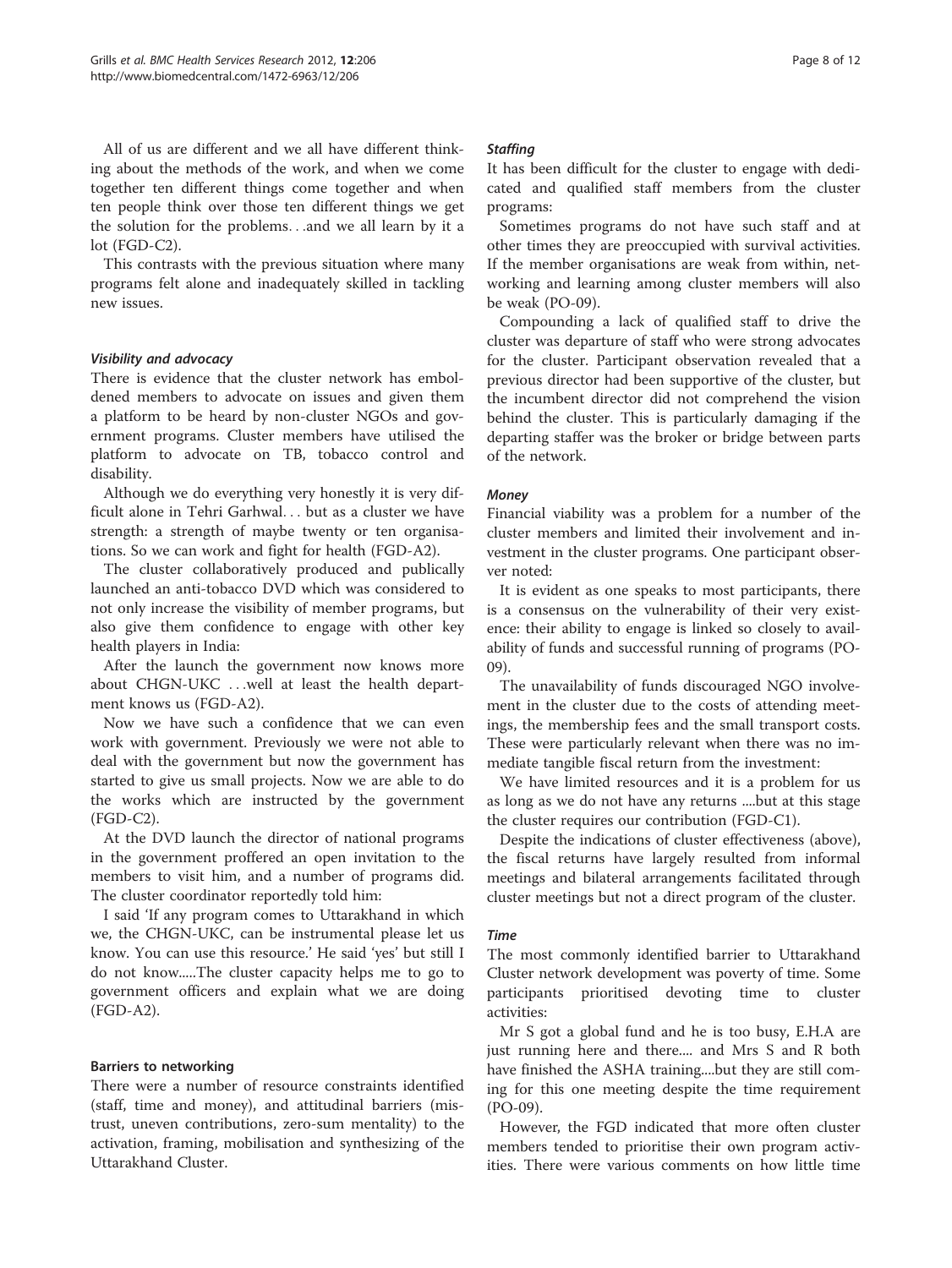was left after commitments to trainings, government reporting, and completing their work for donors. Given this situation, longer cluster meetings tended to have low attendance:

Visits are not done as both the parties have no time (FGD-C2a) Yes...it takes a lot time to visit and many of the organisations have not time (FGD-C2b). We can't afford five days out for the disability training (FGD-C2a). Time is a challenge....the biggest challenge is that we are less in number but the working area is very large (FGD-C2b).

The mountainous terrain and time to travel between cluster programs was surprisingly not felt to be a barrier to networking.

## Communication

Despite increased communication between programs (see above) communication was still a barrier to synthesis of the cluster. Inadequate usage of the intra-cluster communication channels (googlegroups, address lists, newsletters) was perceived as a barrier to cluster development:

...Another thing... we could bring two people to the DVD launch.... but we did not know about it and now it is not possible to bring any one of them (FGD-C1b). So there is a little communication gap among us (FGD-C1c).

This was despite emails and reminders going to the cluster members. However, it seems that many of the cluster programs had unreliable access to email. Furthermore, even where correspondence occurred, the concepts and details were not always grasped.

## Zero sum game

The networking concept pre-supposes that when each program shares their part then the resources available are multiplied. A challenge given by a meeting participant summarises this approach:

We are unique in our desire to serve each other in love, giving of our gifts for others. It will be a feast if there is a focus on giving. Can we as individual programs focus on giving before getting instead of getting before giving? Promoting this attitude of giving is the greatest challenge. If each cluster member focuses on giving then cluster members will be blessed....ten-fold. However, if we come with an attitude of "what can I get" then the cluster is lost! Unfortunately the missionary history of many of these programs has promoted a history of "receiving" (PO-10).

However, according to the FGD, despite increased cooperation, zero sum thinking still limits the effectiveness of the cluster. That is, if I share my knowledge then I risk losing my competitive advantage:

Many programs come from a background where secrecy is a survival technique. This is a zero sum game attitude: "If we share information they will take our support and work" (PO-E10).

This led to disproportionate participation in the cluster which resulted in some ill-feeling from those who contributed more:

At the meeting the other day, many organisations did not come, so other organisations might say that why should we come? Our time is being wasted. There are some people who come from very far off places, spending the entire Sunday travelling, so this can be a problem (FGD-C1).

Whilst informal sharing of ideas is relatively risk free, more formal collaboration is accompanied by risk. Ultimately their vulnerable state added to their caution to share the little resources that they had:

The fragile state of the participants makes one concerned about their willingness to actively participate in an unfamiliar or even experimental approach of the cluster (POE-09).

## **Mistrust**

As illustrated above, there were indications from Participant Observation that the cluster framework had facilitated cooperation between programs which were previously suspicious of each other. As one FGD participant commented, the:

"Bitter relationship [has].... turned into a better relationship".

However, some cluster NGOs remained reticent about close collaboration. In the FGDs, concern was raised that through intra-cluster cooperation, or extra-cluster cooperation with the government, they might become embroiled in corruption, either actual or alleged:

How can we trust the government or even another secular program? (FGD-C1a). We have had bad experiences and we don't want to risk our reputation with them (FGD-C1b).

Some programs with conservative religious beliefs were hesitant to engage with government institutions who were perceived to be "hostile towards FBOs"- whilst programs with more liberal beliefs favoured engagement. These ideological differences generated some mistrust between programs.

## **Discussion**

This case study provides useful insights into the facilitators of, and barriers to, network formation, and indicates the functions that a network can fulfil. Multifarious factors were involved in activating, framing, mobilising and synthesizing the cluster. These included key brokers and nodes (network players) with a high degree of network centrality and nodes who bridged between different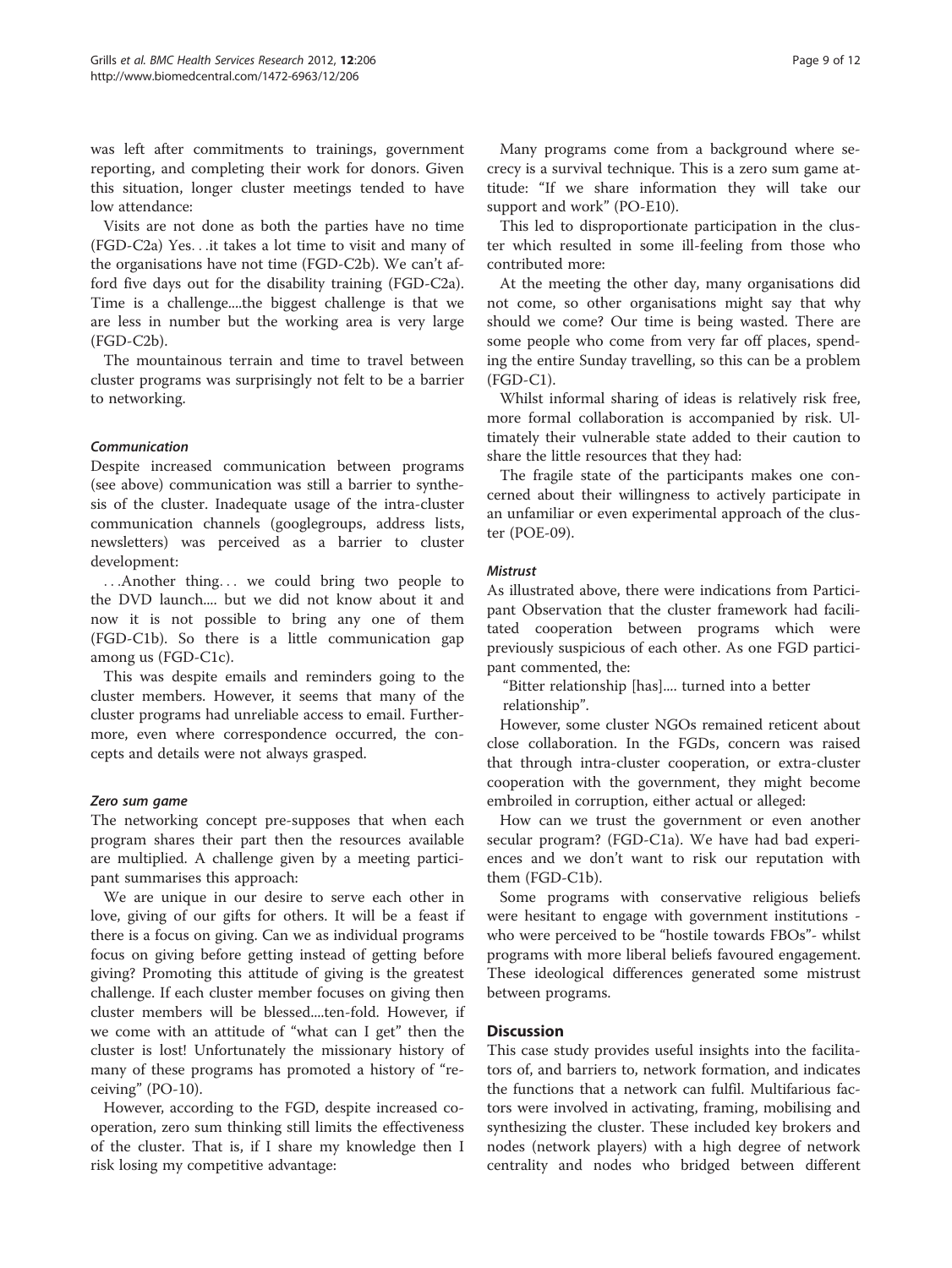organisational groups. Ties (relationships) that were found to promote clustering included homophily around common faith, common friendships, geographical location and common mission. Self interest drives many of the programs to be involved and so cluster effectiveness is important. The research indicates that in less than two years, the cluster has effectively improved access to funds and trainings, promoted visibility and credibility, and increased the program capacity. The barriers can be summarised as relating to risk aversion, including the risk of cooperating and investing, and inadequate resources to permit investment in the cluster.

## Facilitating factors

The importance of brokers in providing an environment for favourable and productive interaction is a finding supported by Agranoff's work, where he details the importance in network formation of creating an environment for favourable and productive interaction [[16](#page-11-0)]. In another book he explains that in network formation "structure follows strategy" [\[8](#page-11-0)]. This study supports this finding: the success of the Uttarakhand Cluster was not a random association but underpinned by strategic brokerage. The analysis and weight of responses suggests brokerage was one of the most significant factors facilitating the network formation.

The brokers actively sought to integrate legitimate, charismatic nodes to help create this favourable environment for cluster mobilisation, framing and synthesis. These nodes were determined to be of relative high importance in drawing in additional programs to the cluster. This effect may well be of greater importance in India where organisational culture tends to prioritise hierarchy [[25\]](#page-11-0).

Bridging nodes were also important in drawing in different cliques: that is, other groups of programs. However, when a network relies on individual bridges but has little redundancy (alternative ties between groups), structural holes result as the network becomes over dependent on a few key bridging nodes [\[5](#page-10-0)]. For example, the bridge spanning CHGNUKC (coordinator), H and MA had little redundancy and if they were removed from the network the link to an entire clique might be lost.

Homophily was demonstrated to be important in drawing programs into the cluster, but it is difficult to distinguish the effect of each type of homophily (faith, geographical, familial, social) due to the overlap. For example, a family may have the same faith and be socially linked also. There was also a tendency to overstate faith commitments to project a pious image. Homophily was particularly important in India, a trust based society, as the people you can more likely trust are those with whom one is already in relationship.

Common goals were clearly motivating for cooperation but these were constantly moving. For example, in the mobilisation phases, the direction of the cluster shifted towards development in a broader sense, even incorporating NGOs with school and education foci. At times the common goal was actually self interest which is potentially powerful when the self interest of multiple programs results in the same action/s. Given that selfinterest was a motivating factor, the benefit needs to be continually reinforced and demonstrated.

## Barriers to networking

Building a network of sharing is counter-cultural to many of these programs which have previously existed in organisational silos. The novel idea of sharing resources runs counter to the accepted wisdom of zero sum game where projects are hesitant to share resources, believing that sharing represents a loss for the program sharing the resource. This has led to reluctance to freely share and therefore unequal participation.

Many of the barriers to effective networking were related to risk aversion from already overstretched NGOs unwilling to risk allocating resources, staff and time to the non-core cluster. Although sharing resources and collaborating may be rewarding, there is a risk to the program in trusting other similar programs which may have a different modus operandi and interpretation of faith. This explains the reticence to collaborate closely with programs they did not know very well. Coleman explains that trust is a function of dense and closed networks where the players are well known, whereas the cluster represents a looser association. Additionally, in what is perceived as non trust-based Indian society [\[5](#page-10-0)], loose networks and collaboration exposes members to real risks.

Interestingly, the problems that the cluster hopes to address are the very same problems limiting program involvement in the cluster. Members had inadequate resources (money/time/staff) for substantive involvement in the cluster even though such involvement might be an avenue for training more staff and engaging with donors. Instead, programs tended to maximise short term gains at the expense of capacity building activities such as networking. When busy, financially stressed or understaffed, which was nearly all the time, survival functions were prioritised over cluster activities.

Given the risk averse nature of programs in this area, delivering initial success or 'quick wins' through the cluster was thought to be essential (FGD-C1). In light of this, the cluster determined to link together to generate a resource (anti-tobacco DVD) and then launch it at a high level event. This "getting our hands dirty, together" (PO-09) achieved a tangible outcome which they could not have achieved independently. However, there was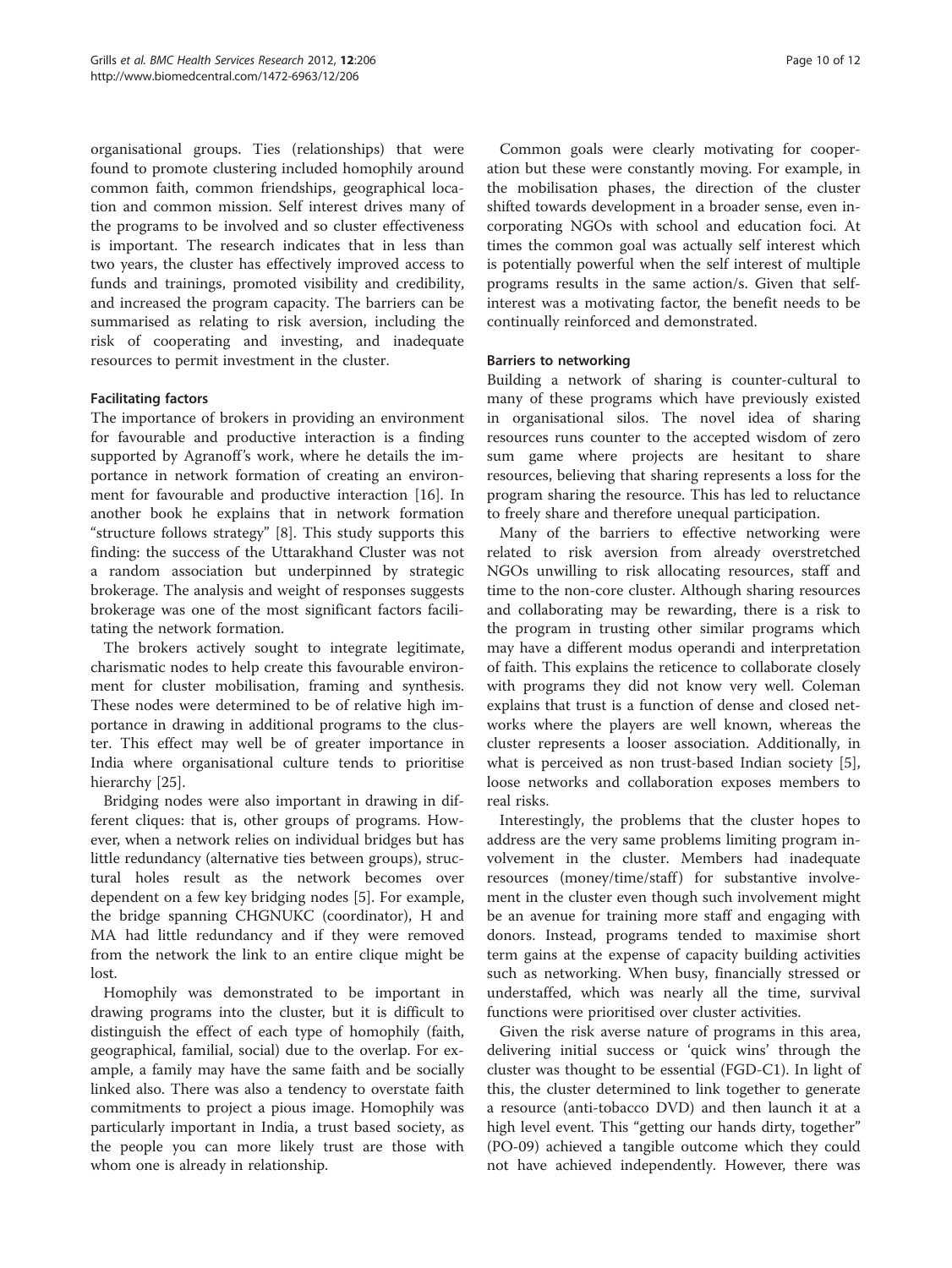<span id="page-10-0"></span>much room for more substantive sharing or pooling of resources.

#### Study limitations

This analysis is an early indication of the effectiveness, or otherwise, of the cluster model. Follow-up surveys will provide better evidence for the impact of the cluster model on health outcomes.

Although the general principles can be applied to other network settings, generalisability will be limited by various contextual factors. This study is also limited in disentangling the effect, and therefore the importance, of any one individual factor promoting networking. The literature suggests that network formation is a multi-stranded process and that factors important in the activation of a network may be quite different to the various factors leading to network mobilising and synthesis [7].

The study results are limited by the presence of social acceptability bias in that members were unlikely to admit to conflict or selfish motivations for their involvement in the cluster. For example, the importance of self interest (money, resources etc.) was felt to be understated due to social acceptability bias: stating self interest as a reason for being involved would be viewed as unacceptable by cluster members.

#### Conclusion

When activating, framing, mobilising and synthesizing such clusters, brokerage is important and can help massage the process and identify key nodes who are in legitimate positions, have a high degree of centrality in the field, and possess charismatic appeal.

Capitalising on ties is important in uniting a network like the cluster. It would seem important to identify and exploit homophily around common faith, common friendships and common geographical location to knit networks together. Likewise a common vision brings programs together and operationalising this vision by collaborating on a common activity can provide quick wins and strengthen the network.

The broker of a network of community health programs might need to be cogniscent of the members' limited resources (time, money and staff) and potential risk aversion in investing these resources. Building a network of sharing may be counter-cultural to many small community programs which have previously existed in organisational silos, and trust needs to be promoted. Ultimately programs in a network, however magnanimous their motivation, are driven by an element of self interest. To grow networks it seems evident that the effectiveness of such a network needs to be demonstrated and continually reinforced. The effectiveness of the cluster had been demonstrated already in access to funds, visibility and credibility, and capacity building and training.

These results are informative for networking development in situations where groups of NGOs work alongside each other in similar health and development programs, especially where they have common values. This data has already been instructive for CHGN as they facilitate clusters in Kenya and Bangladesh and consider establishing clusters in Burma, Sierra Leone, Ethiopia and North Malawi.

#### Competing interests

The authors declare that they have no competing interests.

#### Acknowledgements

Dr Ted Lankester MBBS, FFTM RCPSGlas, MRCGP, the director of CHGN, pioneered the concept of community health clustering and provided expert input into the implementation of this research project. Mr Robert Kumar MSW, Herbertpur Community Health Program Director, the Uttarakhand Cluster Coordinator, provided the support of the Uttarakhand Cluster to the research project and helped convene the FGDs and encourage members to be involved in the research. Professor Peter Deutschmann MBBS, FRACS, MPH is associate director of the Nossal Institute, and he helped initiate the research and acquire funding to support the research. Mr Surender Kumar BPA, MLT, CDM, the coordinator of the Uttarakhand

Cluster, provided assistance in undertaking the FGDs and also in transcribing the data into text.

#### Author details

<sup>1</sup>Nossal Institute for Global Health University of Melbourne, Level 4, Alan Gilbert Building, 161 Barry St, Carlton, Victoria 3010, Australia. <sup>2</sup>Department of Epidemiology and Preventive Medicine, Monash University, Melbourne, VIC, Australia. <sup>3</sup>School of Public Health, La Trobe University La Trobe University City Campus, 215 Franklin Street, Melbourne, Victoria 3000, Australia. <sup>4</sup>Public Health Masters Student London School of Tropical Medicine and Hygiene, Keppel Street, London WC1E 7HT, UK.

#### Authors' contributions

NG conceived of the study, and participated in its design and coordination. NG oversaw the implementation of the study on the ground and undertook the thematic analysis. PR developed the study protocol and reviewed various iterations in response to the ethics committee process. PR provided oversight to the entire project and provided feedback at each point as the data was collected and analysed. MP participated in the initial design and was responsible for undertaking the interviews and FGDs. He coordinated the collection of the data on the ground. All authors reviewed the numerous drafts of this article and have read and approved the final manuscript.

#### Received: 11 October 2011 Accepted: 19 July 2012 Published: 19 July 2012

#### References

- 1. Burt RS, The network structure of social capital, Burt RS: The network structure of social capital. In Research in organizational behavior. Edited by Sutton R, Staw B. Greenwich, CT: JAI Press; 2000:31–56.
- 2. Coleman J: Social Capital in the Creation of Human Capital. Am J Sociol 1988, 94:95–120.
- 3. Putnam RD: Bowling Alone: the collapse and revival of American community. London: Simon & Schuster; 2001.
- 4. Alexander J, et al: Sustainability of Collaborative Capacity in Community Health Partnerships. Med Care Res Rev 2003, 60.
- 5. Scott J: Social network analysis: a handbook. 2nd ed. London: Sage; 2000:208.
- 6. Granovetter M: Getting a job. Cambridge MA: Harvard University Press; 1974:54.
- 7. Nelson L: Environmental networks: relying on process or outcome for motivation. In Getting results through collaboration: networks and network structures for public policy and management. Edited by Mandell MP. Westport: Quorum Books; 2001.